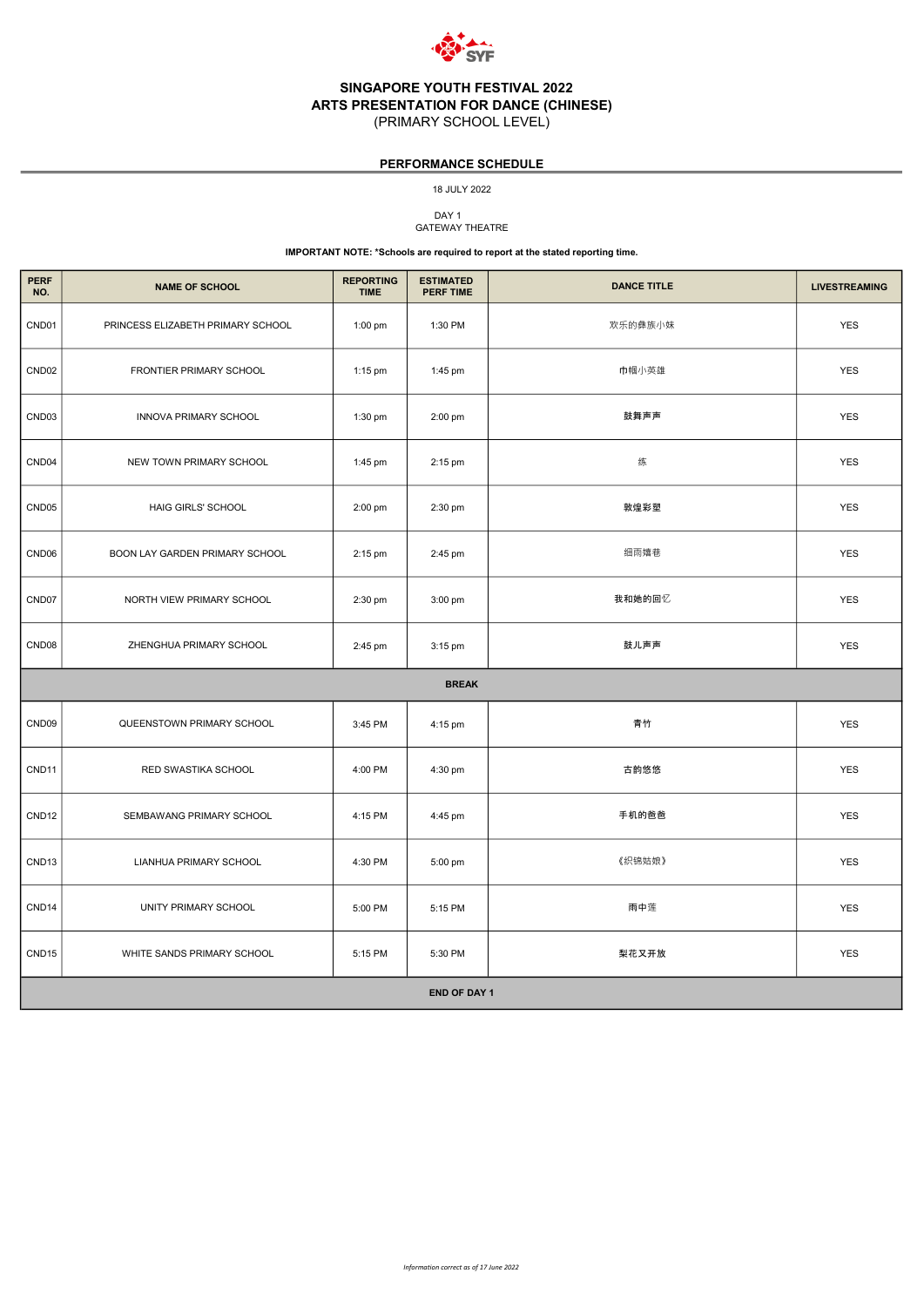

DAY 2 19 JULY 2022 GATEWAY THEATRE

| <b>PERF</b><br>NO. | <b>NAME OF SCHOOL</b>             | <b>REPORTING</b><br><b>TIME</b> | <b>ESTIMATED</b><br><b>PERF TIME</b> | <b>DANCE TITLE</b> | <b>LIVESTREAMING</b> |  |
|--------------------|-----------------------------------|---------------------------------|--------------------------------------|--------------------|----------------------|--|
| CND <sub>16</sub>  | MARYMOUNT CONVENT SCHOOL          | 10:30 am                        | 11:00 AM                             | 灯彩辉煌               | <b>YES</b>           |  |
| CND17              | LAKESIDE PRIMARY SCHOOL           | 10:45 am                        | 11:15 am                             | 萌芽                 | <b>YES</b>           |  |
| CND <sub>18</sub>  | ST. ANTHONY'S PRIMARY SCHOOL      | 11:00 am                        | 11:30 am                             | 巾帼英雄               | <b>YES</b>           |  |
| CND19              | <b>CORPORATION PRIMARY SCHOOL</b> | 11:15 am                        | 11:45 am                             | 竹林欢歌               | <b>YES</b>           |  |
| CND <sub>20</sub>  | ZHONGHUA PRIMARY SCHOOL           | 11:30 am                        | 12:00 pm                             | 织织乐                | <b>YES</b>           |  |
| CND <sub>21</sub>  | BUKIT VIEW PRIMARY SCHOOL         | 11:45 am                        | 12:15 pm                             | 茉莉花开               | <b>YES</b>           |  |
| CND <sub>22</sub>  | CHONGZHENG PRIMARY SCHOOL         | 12:00 pm                        | 12:30 pm                             | 苗家娃娃爱绣花            | <b>YES</b>           |  |
| CND <sub>23</sub>  | PEI CHUN PUBLIC SCHOOL            | 12:15 pm                        | 12:45 pm                             | 丰收                 | <b>YES</b>           |  |
|                    |                                   |                                 | <b>BREAK &amp; LUNCH</b>             |                    |                      |  |
| CND <sub>24</sub>  | YUHUA PRIMARY SCHOOL              | 1:45 pm                         | 2:15 pm                              | 走山的孩子              | <b>YES</b>           |  |
| CND <sub>25</sub>  | AHMAD IBRAHIM PRIMARY SCHOOL      | 2:00 pm                         | 2:30 pm                              | 夏夜童趣               | <b>YES</b>           |  |
| CND <sub>26</sub>  | WOODGROVE PRIMARY SCHOOL          | 2:15 pm                         | 2:45 pm                              | 笋儿尖尖               | <b>YES</b>           |  |
| CND <sub>27</sub>  | EAST SPRING PRIMARY SCHOOL        | 2:30 pm                         | 3:00 pm                              | 心随舞动               | <b>YES</b>           |  |
| CND <sub>28</sub>  | YIO CHU KANG PRIMARY SCHOOL       | 2:45 pm                         | 3:15 pm                              | 红锦瑶山               | <b>YES</b>           |  |
| CND <sub>29</sub>  | JIEMIN PRIMARY SCHOOL             | 3:00 pm                         | 3:30 pm                              | 可爱的小苹果             | <b>YES</b>           |  |
| CND30              | JURONG WEST PRIMARY SCHOOL        | 3:15 pm                         | 3:45 pm                              | 田野稻香               | <b>YES</b>           |  |
| <b>BREAK</b>       |                                   |                                 |                                      |                    |                      |  |

| <b>END OF DAY 2</b> |                                       |         |         |       |            |
|---------------------|---------------------------------------|---------|---------|-------|------------|
| CND35               | <b>CLEMENTI PRIMARY SCHOOL</b>        | 5:15 pm | 5:45 pm | 夏之荷   | YES        |
| CND34               | NANYANG PRIMARY SCHOOL (B)            | 5:00 pm | 5:30 pm | 忆     | YES        |
| CND33               | NANYANG PRIMARY SCHOOL (A)            | 4:45 pm | 5:15 pm | 忆     | <b>YES</b> |
| CND32               | KUO CHUAN PRESBYTERIAN PRIMARY SCHOOL | 4:30 pm | 5:00 pm | 晒裙子   | YES        |
| CND31               | SENGKANG GREEN PRIMARY SCHOOL         | 4:15 pm | 4:45 pm | 欢腾的草原 | YES        |

### PERFORMANCE SCHEDULE

IMPORTANT NOTE: \*Schools are required to report at the stated reporting time.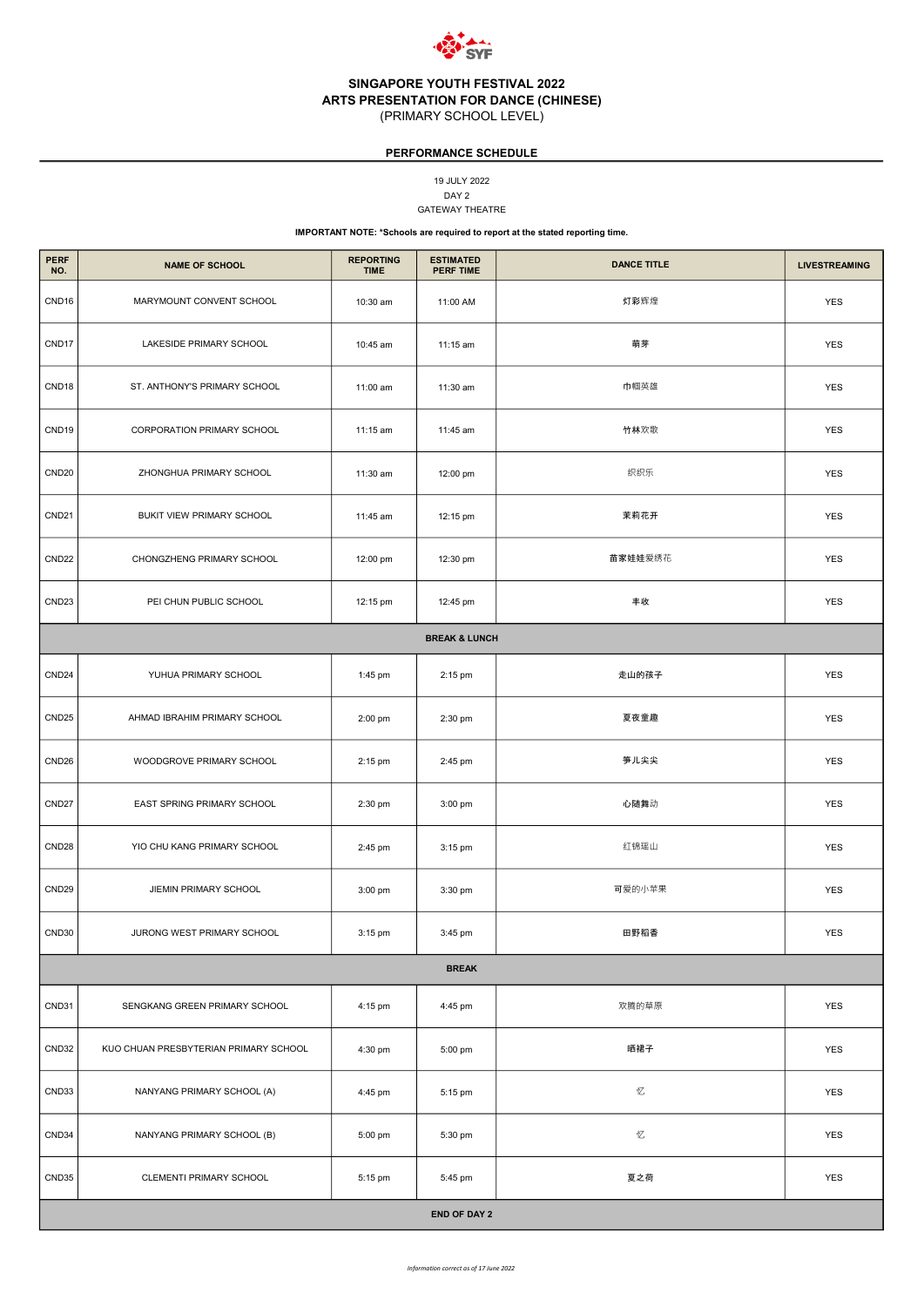

DAY<sub>3</sub> GATEWAY THEATRE

| <b>PERF</b><br>NO. | <b>NAME OF SCHOOL</b>                  | <b>REPORTING</b><br><b>TIME</b> | <b>ESTIMATED PERF</b><br><b>TIME</b> | <b>DANCE TITLE</b>      | <b>LIVESTREAMING</b> |  |  |  |
|--------------------|----------------------------------------|---------------------------------|--------------------------------------|-------------------------|----------------------|--|--|--|
| CND36              | ANDERSON PRIMARY SCHOOL                | 10:30 am                        | 11:00 AM                             | 笔墨横飞                    | <b>YES</b>           |  |  |  |
| CND37              | BEDOK GREEN PRIMARY SCHOOL             | 10:45 am                        | 11:15 am                             | 鱼戏莲叶间                   | <b>YES</b>           |  |  |  |
| CND38              | HUAMIN PRIMARY SCHOOL                  | 11:00 am                        | 11:30 am                             | 好朋友                     | <b>YES</b>           |  |  |  |
| CND39              | SOUTH VIEW PRIMARY SCHOOL (A)          | 11:15 am                        | 11:45 am                             | 雨中花                     | <b>YES</b>           |  |  |  |
| CND40              | SOUTH VIEW PRIMARY SCHOOL (B)          | 11:30 am                        | 12:00 pm                             | 雨中花                     | <b>YES</b>           |  |  |  |
| CND41              | KONG HWA SCHOOL                        | 11:45 am                        | 12:15 pm                             | 茉莉花                     | <b>YES</b>           |  |  |  |
| CND42              | BUKIT PANJANG PRIMARY SCHOOL (A)       | 12:00 pm                        | 12:30 pm                             | 胡姬绽放                    | <b>YES</b>           |  |  |  |
| CND43              | BUKIT PANJANG PRIMARY SCHOOL (B)       | 12:15 pm                        | 12:45 pm                             | 胡姬绽放                    | <b>YES</b>           |  |  |  |
|                    | <b>BREAK &amp; LUNCH</b>               |                                 |                                      |                         |                      |  |  |  |
| CND44              | CHIJ OUR LADY QUEEN OF PEACE           | 1:45 pm                         | 2:15 pm                              | 鼓舞声声                    | <b>YES</b>           |  |  |  |
| CND45              | ST. ANTHONY'S CANOSSIAN PRIMARY SCHOOL | 2:00 pm                         | 2:30 pm                              | 快乐的布谷鸟                  | <b>YES</b>           |  |  |  |
| CND46              | XINMIN PRIMARY SCHOOL                  | 2:15 pm                         | 2:45 pm                              | 太平声声                    | <b>YES</b>           |  |  |  |
| CND47              | WELLINGTON PRIMARY SCHOOL              | 2:30 pm                         | 3:00 pm                              | 欢欣鼓舞                    | <b>YES</b>           |  |  |  |
| CND48              | QIHUA PRIMARY SCHOOL                   | 2:45 pm                         | 3:15 pm                              | 走在山水间                   | <b>YES</b>           |  |  |  |
| CND49              | FENGSHAN PRIMARY SCHOOL                | 3:00 pm                         | 3:30 pm                              | 欢乐草原舞                   | <b>YES</b>           |  |  |  |
| CND50              | QIFA PRIMARY SCHOOL                    | $3:15$ pm                       | 3:45 pm                              | 新衣哪比旧衣好 STICHES OF LOVE | <b>YES</b>           |  |  |  |
|                    |                                        |                                 | <b>BREAK</b>                         |                         |                      |  |  |  |
| CND51              | XISHAN PRIMARY SCHOOL                  | 4:15 pm                         | 4:45 pm                              | 布依姑娘                    | <b>YES</b>           |  |  |  |
| CND <sub>52</sub>  | ADMIRALTY PRIMARY SCHOOL               | 4:30 pm                         | 5:00 pm                              | 春笋娃娃                    | <b>YES</b>           |  |  |  |
| CND53              | ROSYTH SCHOOL                          | 4:45 pm                         | 5:15 pm                              | 丰收                      | <b>YES</b>           |  |  |  |
| CND54              | MEE TOH SCHOOL                         | 5:00 pm                         | 5:30 pm                              | 梨花小花旦                   | <b>YES</b>           |  |  |  |
| CND <sub>55</sub>  | GAN ENG SENG PRIMARY SCHOOL            | 5:15 pm                         | 5:45 pm                              | 彝家欢                     | <b>YES</b>           |  |  |  |
|                    | <b>END OF DAY 3</b>                    |                                 |                                      |                         |                      |  |  |  |

# PERFORMANCE SCHEDULE

20 JULY 2022

#### IMPORTANT NOTE: \*Schools are required to report at the stated reporting time.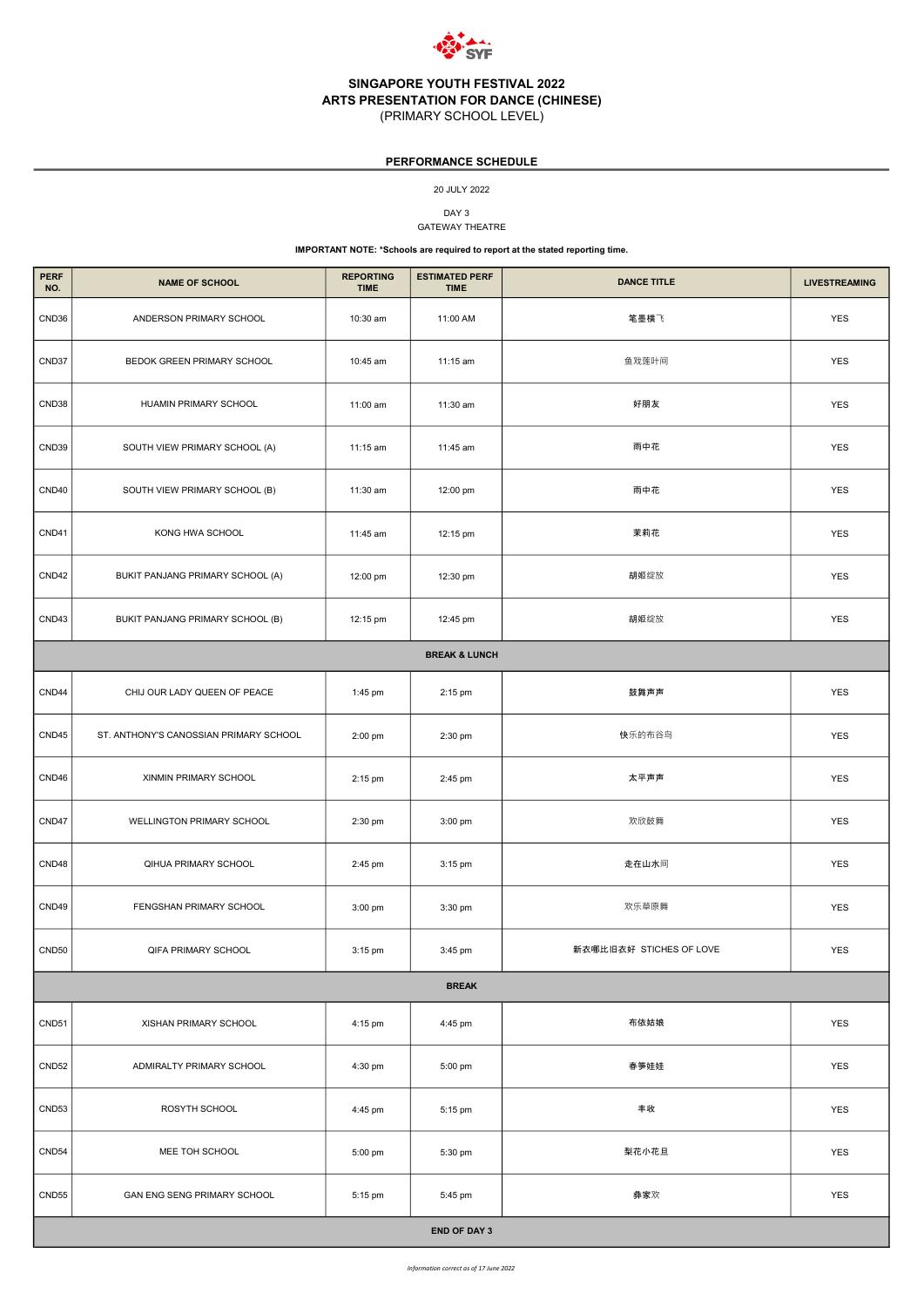

# SINGAPORE YOUTH FESTIVAL 2022 ARTS PRESENTATION FOR DANCE (CHINESE)

(PRIMARY SCHOOL LEVEL)

DAY 4

| <b>PERF</b><br>NO. | <b>NAME OF SCHOOL</b>               | <b>REPORTING</b><br><b>TIME</b> | <b>ESTIMATED PERF</b><br><b>TIME</b> | <b>DANCE TITLE</b> | <b>LIVESTREAMING</b> |  |  |
|--------------------|-------------------------------------|---------------------------------|--------------------------------------|--------------------|----------------------|--|--|
| CND56              | GREENWOOD PRIMARY SCHOOL            | 10:30 am                        | 11:00 AM                             | 荷塘乐趣               | <b>YES</b>           |  |  |
| CND57              | NAN HUA PRIMARY SCHOOL              | 10:45 am                        | 11:15 am                             | 春雨沐桃李              | <b>YES</b>           |  |  |
| CND58              | PEI HWA PRESBYTERIAN PRIMARY SCHOOL | 11:00 am                        | 11:30 am                             | 雪域炫舞               | <b>YES</b>           |  |  |
| CND59              | WEST VIEW PRIMARY SCHOOL            | 11:15 am                        | 11:45 am                             | 欢腾草原               | <b>YES</b>           |  |  |
| CND60              | MAHA BODHI SCHOOL                   | 11:30 am                        | 12:00 pm                             | 蓝                  | <b>YES</b>           |  |  |
| CND61              | TANJONG KATONG PRIMARY SCHOOL       | 11:45 am                        | 12:15 pm                             | 学堂, 玩乐             | <b>YES</b>           |  |  |
| CND62              | CHONGFU SCHOOL                      | 12:00 pm                        | 12:30 pm                             | 踩茶乐                | <b>YES</b>           |  |  |
| CND63              | YANGZHENG PRIMARY SCHOOL            | 12:15 pm                        | 12:45 pm                             | 新鞋子                | <b>YES</b>           |  |  |
|                    |                                     |                                 | <b>BREAK &amp; LUNCH</b>             |                    |                      |  |  |
| CND64              | POI CHING SCHOOL (A)                | 1:45 pm                         | 2:15 pm                              | 绽放                 | <b>YES</b>           |  |  |
| CND65              | POI CHING SCHOOL (B)                | 2:00 pm                         | 2:30 pm                              | 花斗笠                | <b>YES</b>           |  |  |
| CND66              | NORTHLAND PRIMARY SCHOOL            | 2:15 pm                         | 2:45 pm                              | 鼓舞声声               | YES                  |  |  |
| CND67              | YISHUN PRIMARY SCHOOL               | 2:30 pm                         | 3:00 pm                              | $\mathcal{A}$      | <b>YES</b>           |  |  |
| CND68              | COMPASSVALE PRIMARY SCHOOL          | 2:45 pm                         | $3:15$ pm                            | 月夜                 | <b>YES</b>           |  |  |
| CND69              | TAO NAN SCHOOL                      | 3:00 pm                         | 3:30 pm                              | 瑶心鼓舞               | <b>YES</b>           |  |  |
| CND70              | WESTWOOD PRIMARY SCHOOL             | 3:15 pm                         | 3:45 pm                              | 感恩情怀               | <b>YES</b>           |  |  |
|                    | <b>BREAK</b>                        |                                 |                                      |                    |                      |  |  |

|       | <b>BREAK</b>                     |         |                     |                         |            |  |  |  |
|-------|----------------------------------|---------|---------------------|-------------------------|------------|--|--|--|
| CND71 | XINGNAN PRIMARY SCHOOL           | 4:15 pm | 4:45 pm             | 小马奔腾                    | <b>YES</b> |  |  |  |
| CND72 | <b>GREENRIDGE PRIMARY SCHOOL</b> | 4:30 pm | 5:00 pm             | 春风微扬                    | <b>YES</b> |  |  |  |
| CND73 | PUNGGOL PRIMARY SCHOOL           | 4:45 pm | 5:15 pm             | 苏古笃的声音                  | <b>YES</b> |  |  |  |
| CND74 | CHIJ OUR LADY OF THE NATIVITY    | 5:00 pm | 5:30 pm             | 书扇童趣                    | <b>YES</b> |  |  |  |
| CND75 | <b>KEMING PRIMARY SCHOOL</b>     | 5:15 pm | 5:45 pm             | CHENG FENG PO LANG 乘风破浪 | <b>YES</b> |  |  |  |
|       |                                  |         | <b>END OF DAY 4</b> |                         |            |  |  |  |

# PERFORMANCE SCHEDULE

21 JULY 2022

GATEWAY THEATRE

### IMPORTANT NOTE: \*Schools are required to report at the stated reporting time.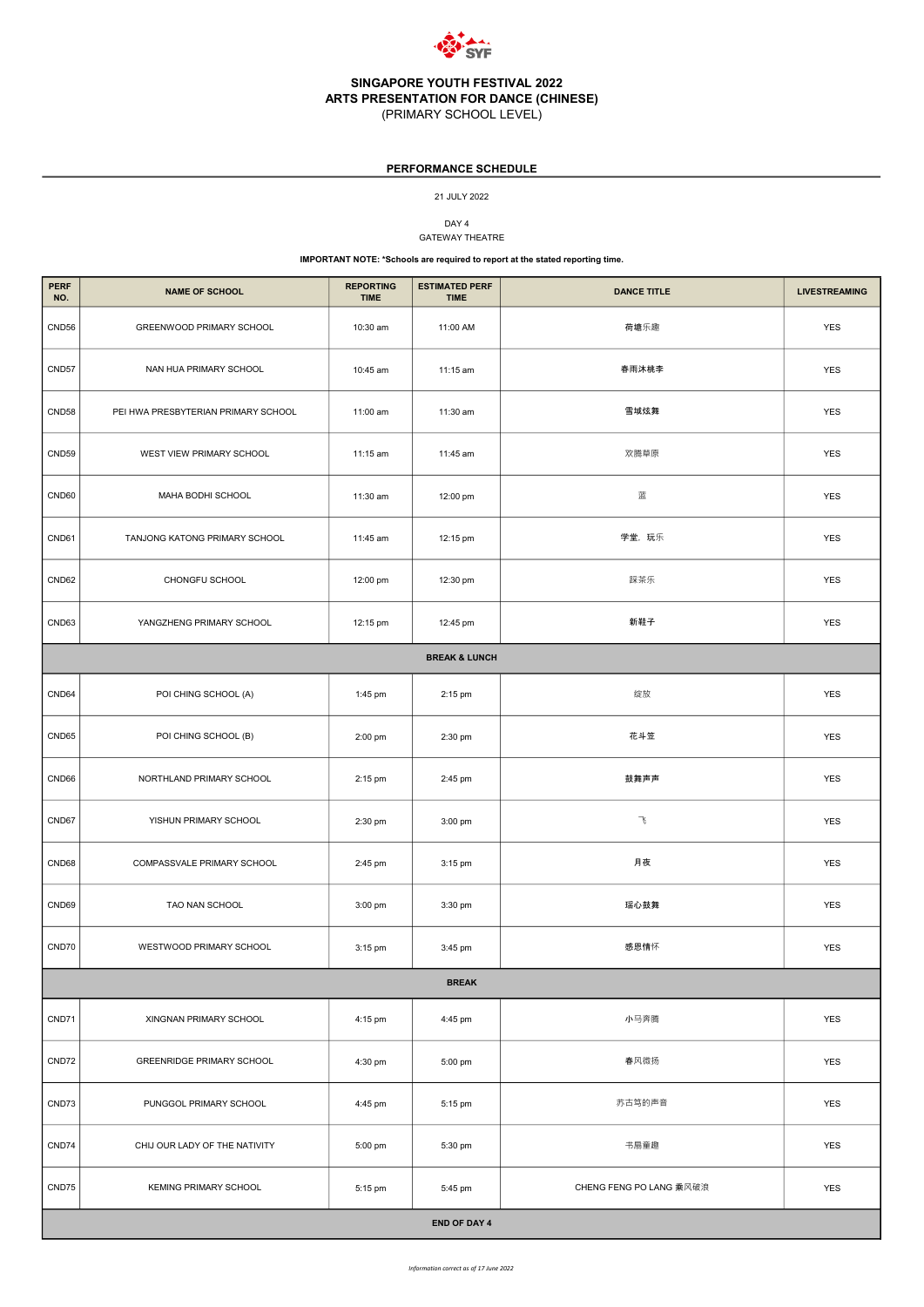

DAY 5 GATEWAY THEATRE

| <b>PERF</b><br>NO. | <b>NAME OF SCHOOL</b>           | <b>REPORTING</b><br><b>TIME</b> | <b>ESTIMATED PERF TIME</b> | <b>DANCE TITLE</b>  | <b>LIVESTREAMING</b> |
|--------------------|---------------------------------|---------------------------------|----------------------------|---------------------|----------------------|
| CND76              | CHIJ ST. NICHOLAS GIRLS' SCHOOL | 10:30 am                        | 11:00 AM                   | 青青竹儿                | <b>YES</b>           |
| CND77              | <b>DAMAI PRIMARY SCHOOL</b>     | 10:45 am                        | 11:15 am                   | 欢乐的童年               | <b>YES</b>           |
| CND78              | HOUGANG PRIMARY SCHOOL          | 11:00 am                        | 11:30 am                   | 心随舞动                | <b>YES</b>           |
| CND79              | <b>GONGSHANG PRIMARY SCHOOL</b> | 11:15 am                        | 11:45 am                   | 鹊羽翩翩                | <b>YES</b>           |
| CND80              | TELOK KURAU PRIMARY SCHOOL      | 11:30 am                        | 12:00 pm                   | 细雨春光                | <b>YES</b>           |
| CND81              | RADIN MAS PRIMARY SCHOOL        | 11:45 am                        | 12:15 pm                   | 源                   | <b>YES</b>           |
| CND82              | TOWNSVILLE PRIMARY SCHOOL       | 12:00 pm                        | 12:30 pm                   | 小小刀马旦               | <b>YES</b>           |
| CND83              | FUHUA PRIMARY SCHOOL            | 12:15 pm                        | 12:45 pm                   | 开心的小姑娘              | <b>YES</b>           |
|                    |                                 |                                 | <b>BREAK &amp; LUNCH</b>   |                     |                      |
| CND84              | CANBERRA PRIMARY SCHOOL         | 1:45 pm                         | 2:15 pm                    | 春三月 SOUND OF SPRING | <b>YES</b>           |
| CND85              | WOODLANDS PRIMARY SCHOOL        | 2:00 pm                         | 2:30 pm                    | 马蹄哒哒                | <b>YES</b>           |
| CND86              | RIVERVALE PRIMARY SCHOOL        | 2:15 pm                         | 2:45 pm                    | 花绣鞋                 | <b>YES</b>           |
| CND87              | JING SHAN PRIMARY SCHOOL        | 2:30 pm                         | 3:00 pm                    | 赵钱孙李                | <b>YES</b>           |
| CND88              | NORTH VISTA PRIMARY SCHOOL      | 2:45 pm                         | 3:15 pm                    | 快乐的布谷鸟              | YES                  |
| CND89              | MERIDIAN PRIMARY SCHOOL         | 3:00 pm                         | 3:30 pm                    | 纸扇乐                 | <b>YES</b>           |
| CND90              | CASUARINA PRIMARY SCHOOL        | 3:15 pm                         | 3:45 pm                    | 竹儿青青                | YES                  |

### PERFORMANCE SCHEDULE

| CND91               | MARSILING PRIMARY SCHOOL     | 4:15 pm | 4:45 pm | 海韵 RHYTHM OF SEA | <b>YES</b> |
|---------------------|------------------------------|---------|---------|------------------|------------|
| CND92               | TECK GHEE PRIMARY SCHOOL     | 4:30 pm | 5:00 pm | 茶记               | <b>YES</b> |
| CND93               | NORTH SPRING PRIMARY SCHOOL  | 4:45 pm | 5:15 pm | 火伴               | <b>YES</b> |
| CND94               | CHUA CHU KANG PRIMARY SCHOOL | 5:00 pm | 5:30 pm | 欢乐鼓              | <b>YES</b> |
| CND95               | HENRY PARK PRIMARY SCHOOL    | 5:15 pm | 5:45 pm | 霓裳梦              | <b>YES</b> |
| <b>END OF DAY 5</b> |                              |         |         |                  |            |

22 JULY 2022

### IMPORTANT NOTE: \*Schools are required to report at the stated reporting time.